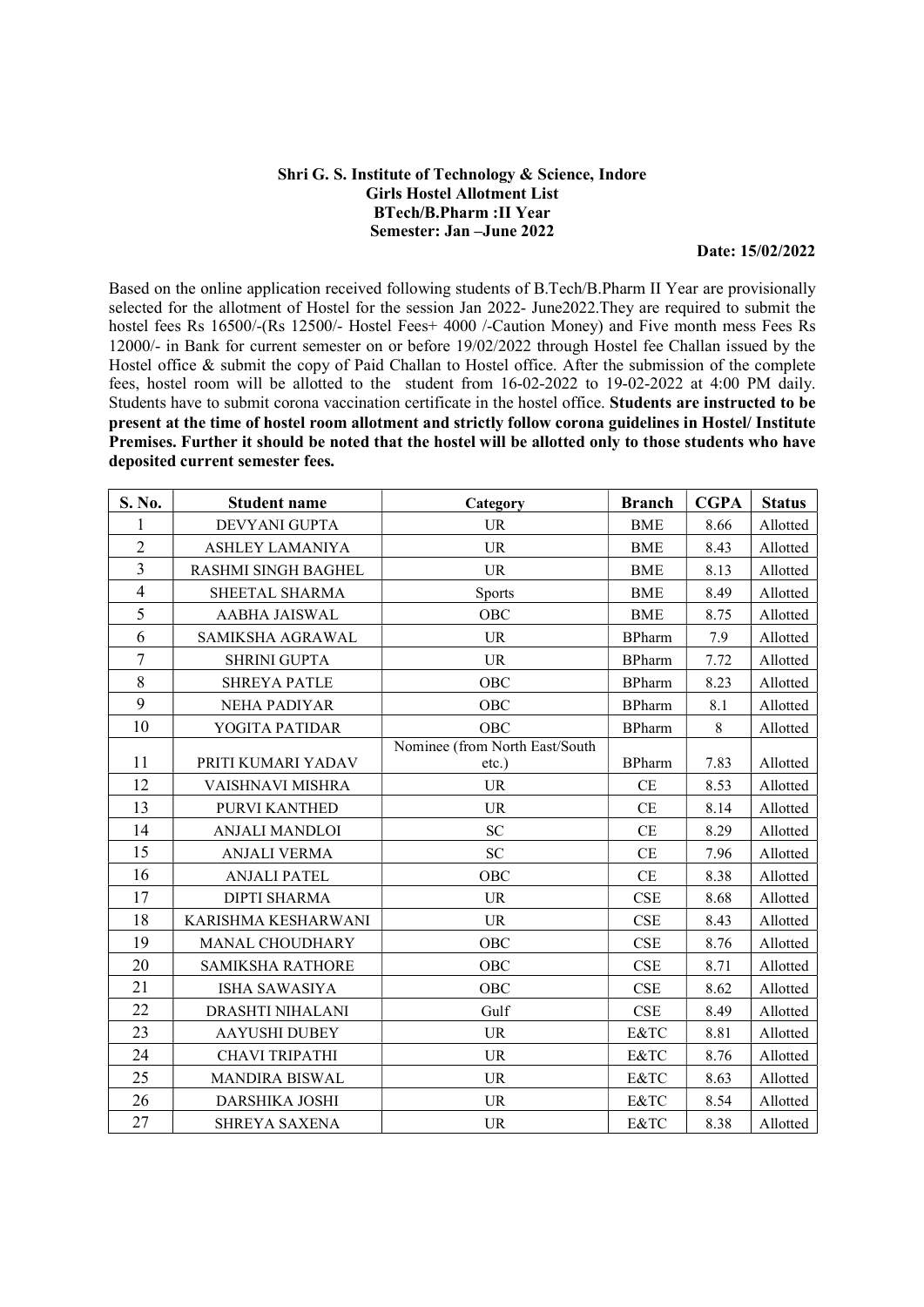| 28       | <b>SHUBHANGI UIKEY</b>                 | <b>ST</b>                       | E&TC                | 7.76         | Allotted             |
|----------|----------------------------------------|---------------------------------|---------------------|--------------|----------------------|
| 29       | ANKITA DEHARIYA                        | <b>SC</b>                       | E&TC                | 8.52         | Allotted             |
| 30       | RASHMI MESHRAM                         | ${\rm SC}$                      | E&TC                | 8.33         | Allotted             |
| 31       | YOSHIKA CHOUDHARY                      | OBC                             | E&TC                | 8.33         | Allotted             |
| 32       | <b>MAHEE JAIN</b>                      | <b>UR</b>                       | EE                  | 8.75         | Allotted             |
| 33       | <b>RIYA JAIN</b>                       | <b>UR</b>                       | EE                  | 8.58         | Allotted             |
| 34       | <b>ALANKRITA PATEL</b>                 | <b>UR</b>                       | EE                  | 8.42         | Allotted             |
| 35       | KHUSHI GANGRADE                        | <b>UR</b>                       | EE                  | 8.29         | Allotted             |
| 36       | KOMAL SINGH                            | <b>UR</b>                       | $\rm EE$            | 8.24         | Allotted             |
| 37       | NIDHI BAGDI                            | <b>UR</b>                       | EE                  | 7.14         | Allotted             |
| 38       | <b>JAGRATI BORILE</b>                  | <b>SC</b>                       | EE                  | 8.92         | Allotted             |
| 39       | VANSHIKA MESHRAM                       | ${\rm SC}$                      | EE                  | 7.79         | Allotted             |
| 40       | DIVYANSHI TAHKIT                       | OBC                             | EE                  | 8.75         | Allotted             |
| 41       | <b>NIKITA RUNGHE</b>                   | OBC                             | EE                  | 8.21         | Allotted             |
| 42       | POORVANSHI SHARMA                      | <b>UR</b>                       | EIE                 | 8.1          | Allotted             |
|          | <b>KUMARI RAJESHWARI</b>               |                                 |                     |              |                      |
| 43       | <b>MASRAM</b>                          | <b>ST</b>                       | EIE                 | 7.5          | Allotted             |
| 44       | VIDUSHI BAMNOTEY                       | <b>SC</b>                       | EIE                 | 8.43         | Allotted             |
| 45       | <b>NEHA PAWAR</b>                      | <b>OBC</b>                      | EIE                 | 8.42         | Allotted             |
| 46       | <b>SEMI JAIN</b>                       | <b>UR</b>                       | <b>IPE</b>          | 7.95         | Allotted             |
| 47       | <b>JYOTI BILLORE</b>                   | ${\rm SC}$                      | <b>IPE</b>          | 5.21         | Allotted             |
| 48       | UNNATI GUPTA                           | <b>UR</b>                       | IT                  | 8.92         | Allotted             |
| 49<br>50 | <b>SNEHA GARG</b>                      | <b>UR</b>                       | IT                  | 8.92         | Allotted             |
| 51       | SHRUTI KULSHRESHTHA                    | <b>UR</b>                       | IT                  | 8.73         | Allotted             |
| 52       | SHRUTI SHRIVASTAVA                     | UR.                             | IT                  | 7.86         | Allotted             |
| 53       | <b>ANSHI PARTETI</b>                   | <b>ST</b>                       | $\operatorname{IT}$ | 8.45         | Allotted             |
| 54       | <b>RUPAL MARKAM</b>                    | <b>ST</b>                       | IT                  | 8.08         | Allotted             |
| 55       | SHRUTI UJJWAL<br><b>AMRITA PORSIYA</b> | ${\rm SC}$<br><b>SC</b>         | IT<br>IT            | 8.54         | Allotted             |
| 56       |                                        |                                 | IT                  | 8.41         | Allotted             |
| 57       | <b>KHUSHI PRASAD</b>                   | OBC                             |                     | 8.47         | Allotted             |
| 58       | KHUSHI PANDEY                          | <b>UR</b>                       | ME                  | 8.95         | Allotted             |
| 59       | SANJANA KANUNGO                        | UR.                             | МE                  | 8.52         | Allotted             |
| 60       | <b>SHRUTI GARG</b>                     | <b>UR</b><br><b>UR</b>          | <b>ME</b>           | 8.48<br>8.38 | Allotted             |
|          | SHRESHTHA CHANDRA                      |                                 | ME                  |              | Allotted             |
| 61<br>62 | POOJA RAJPOOT                          | <b>UR</b><br>${\cal S}{\cal T}$ | ME                  | 8            | Allotted             |
| 63       | <b>KIRTI JARMAN</b>                    |                                 | ME                  | 8.63         | Allotted             |
| 64       | DEVIKA MERAVI<br>NIYATI JAWARIYA       | <b>ST</b><br>OBC                | МE<br>ME            | 8.56<br>8.96 | Allotted<br>Allotted |
|          |                                        |                                 |                     |              |                      |